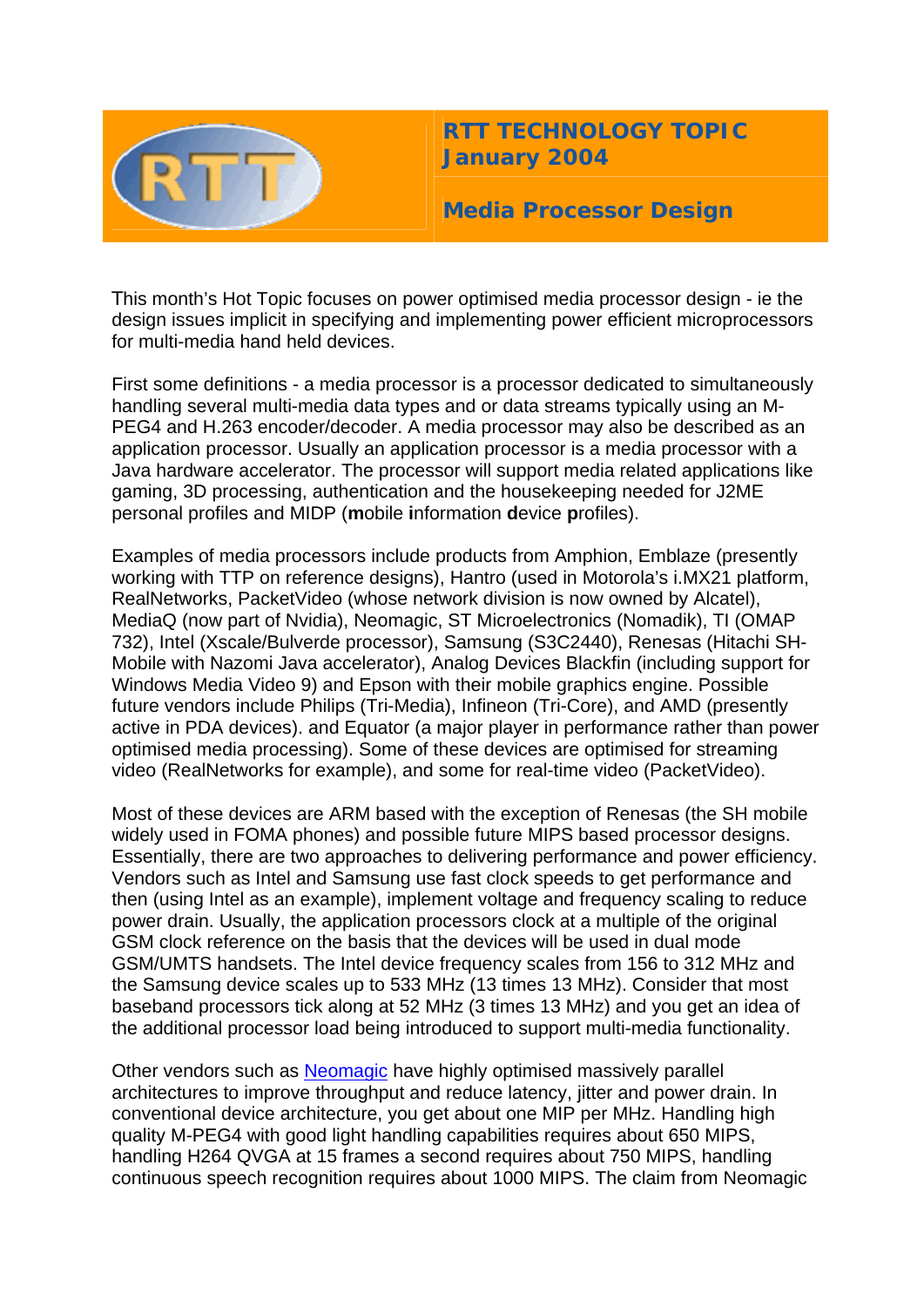is that a massively parallel architecture (512 'words' per clock cycle) can deliver 1200 'effective MIPS' from a 200 MHz ARM 9 device.

Given the diversity of media processors presently being sold or sampled to handset manufacturers and the present diversity of vendor solutions, there is an apparent need to try and standardise the hardware and software interfaces used in these devices and to provide some form of common benchmarking for processor performance. The MIPI (**M**obile **I**ndustry **P**rocessor **I**nterface) alliance [www.mipi.org](http://www.mipi.org/) established by TI, ARM, ST and Nokia is presently working on developing an industry standard for power management, memory interfaces, hardware/software partitioning and peripheral devices, though the OMAP heritage behind MIPI may hinder industry wide acceptance .The **E**mbedded **M**icroprocessor **B**enchmark **C**onsortium [www.eembc.org](http://www.eembc.org/) is working on a J2ME benchmark suite with a set of standardised processor tasks (image decoding, chess, cryptography) so that processors can be compared in terms of delay, delay variability and multi-tasking performance.

Part of the benchmarking process has of course to address the issue of video quality, which in turn is complicated by the fact that different vendors use different error concealment techniques. One of the reasons GSM voice calls are reasonably consistent in mobile to mobile calls is due to the fact that error concealment is carefully specified across the range of codecs presently available (Full rate, enhanced full rate and adaptive multi rate). M-PEG4 however permits substantial vendor differentiation in the way that error concealment is realised which will lead to a lack of consistency in video mobile to mobile. A problem that network operators would sooner not have to deal with.

Irrespective of the success or otherwise of the standards making process, there are some fundamental decisions needed on processor architectures which depend on a number of assumptions being made on processor load, efficiency and multi tasking capability.

Figure 1 puts some of these decisions into a system context. Consider a power optimised multi-tasking multi-threaded media processor in a handheld device, specifically a 3G W-CDMA/UMTS handheld device.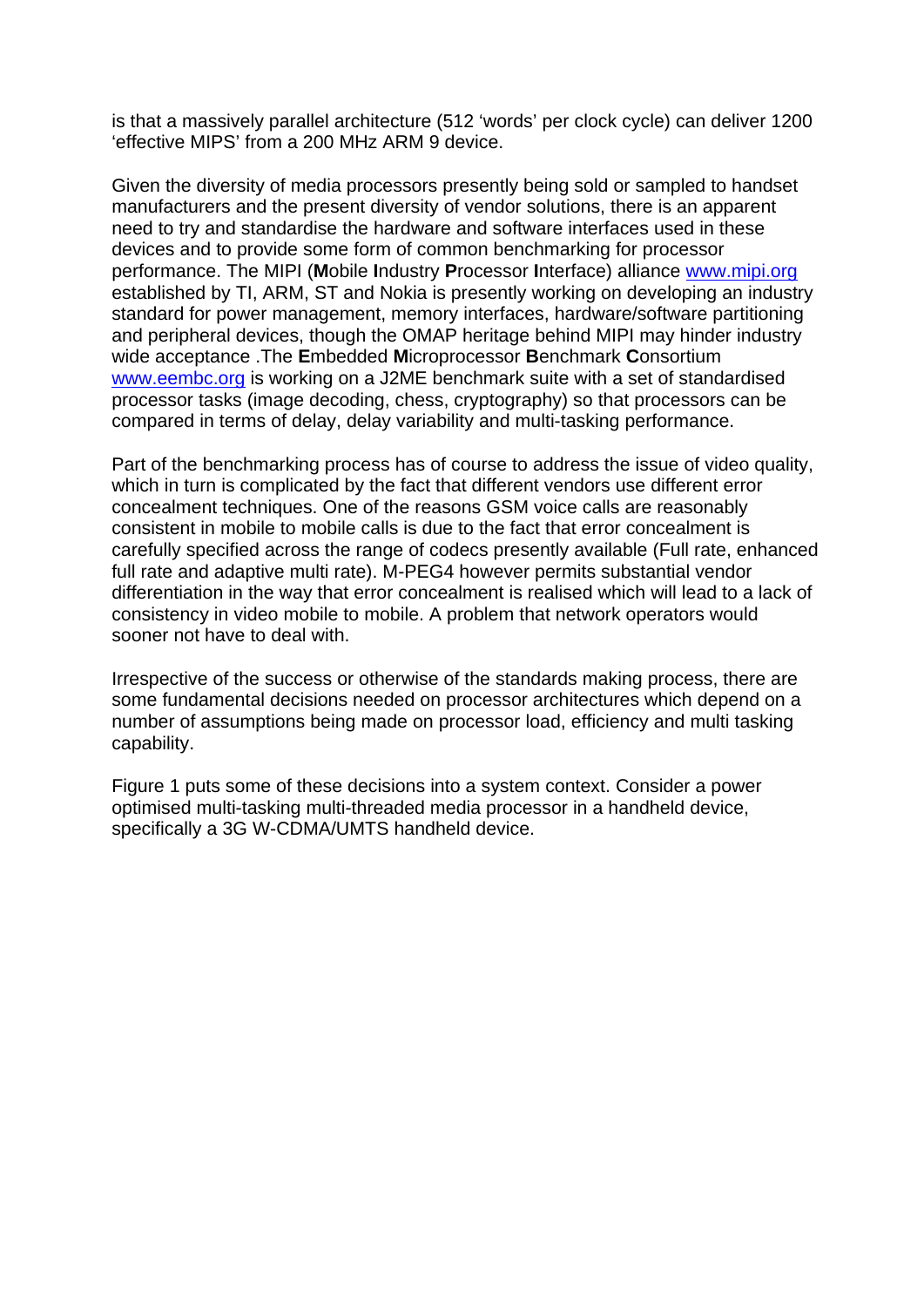

## **Figure 1: Power Optimised Media Processor Design**

The core has to be capable of handling multiple inputs and outputs including text, voice, audio (including **high quality** audio), image, video and data. For conversational variable bit rate traffic (a small but significant percentage of the future traffic mix), the processor has to maintain the time interdependency between the input and output data streams. In effect, the processor must act as a real time operating system in the way that it handles multiple media streams into, across and out of the processor core.

The same level of determinism then needs to be applied to the MAC and physical radio layer, preserving the time interdependency of the multiple per user rate matched OVSF code streams and then on into the network with multiple per user rate matched virtual paths and circuits.

Note that together, the handset media processor, MAC layer and radio layer and network transport have to deliver tightly managed fixed delay and no delay variability, a requirement inconsistent with many existing processor cores.

Processor loading is also generally being considered in terms of asymmetric loading ie a higher processor load on the downlink (from network to mobile).

This assumption is really not appropriate for conversational VBR services which are, and always will be symmetric in terms of their processor load - a balanced, though highly asynchronous, uplink and downlink.

Note also that a balanced uplink/downlink implies a higher RF power budget for the handset. Most RF power budgets assume that the handset will be receiving more data than it is transmitting which is just not the case. A higher RF power budget in the handset places additional emphasis on processor and RF PA power efficiency. Given this, one of the most useful benchmarks for a video handset will probably be its